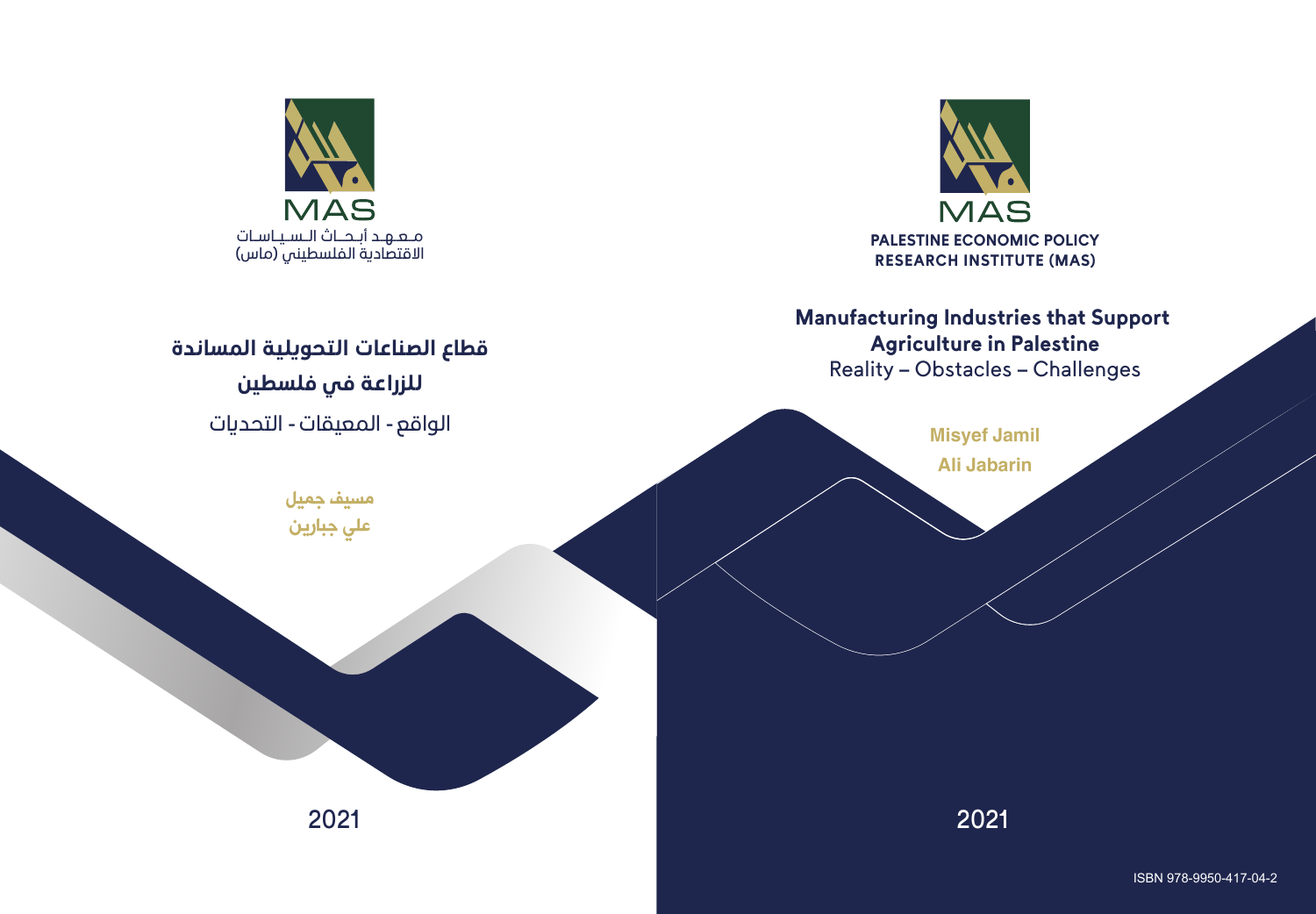#### **The Palestine Economic Policy Research Institute (MAS)**

Founded in Jerusalem in 1994 as an independent, non-profit institution to contribute to the policy-making process by conducting economic and social policy research. MAS is governed by a Board of Trustees consisting of prominent academics, businessmen and distinguished personalities from Palestine and the Arab Countries.

#### **Mission**

MAS is dedicated to producing sound and innovative policy research, relevant to economic and social development in Palestine, with the aim of assisting policy-makers and fostering public participation in the formulation of economic and social policies.

#### **Strategic Objectives**

- Promoting knowledge-based policy formulation by conducting economic and social policy research in accordance with the expressed priorities and needs of decision makers.
- Evaluating economic and social policies and their impact at different levels for correction and review of existing policies.
- Providing a forum for free, open and democratic public debate among all stakeholders on the socio-economic policy-making process.
- Disseminating up-to-date socio-economic information and research results.
- Providing technical support and expert advice to PNA bodies, the private sector, and NGOs to enhance their engagement and participation in policy formulation.
- Strengthening economic and social policy research capabilities and resources in Palestine.

#### **Board of Trustees**

Nabeel Kassis (Chairman), Maher Masri (Vice Chairman), Azzam Shawwa (Treasurer), Ola Awad (Secretary), Bassim S. Khoury, Haitham Zoubi, Ismael Zabri, Khaled Osaily, Mohammad Mustafa, Mohammad Nasr, Salim Tamari, Sam Bahour, Samia Totah, Rita Giacaman, Raja Khalidi (Director General of the Institute - ex officio member)

Copyright © 2021 Palestine Economic Policy Research Institute (MAS) P.O. Box 19111, Jerusalem and P.O. Box 2426, Ramallah Tel: +972-2-2987053/4, Fax: +972-2-2987055 e-mail: info@mas.ps Web Site: www.mas.ps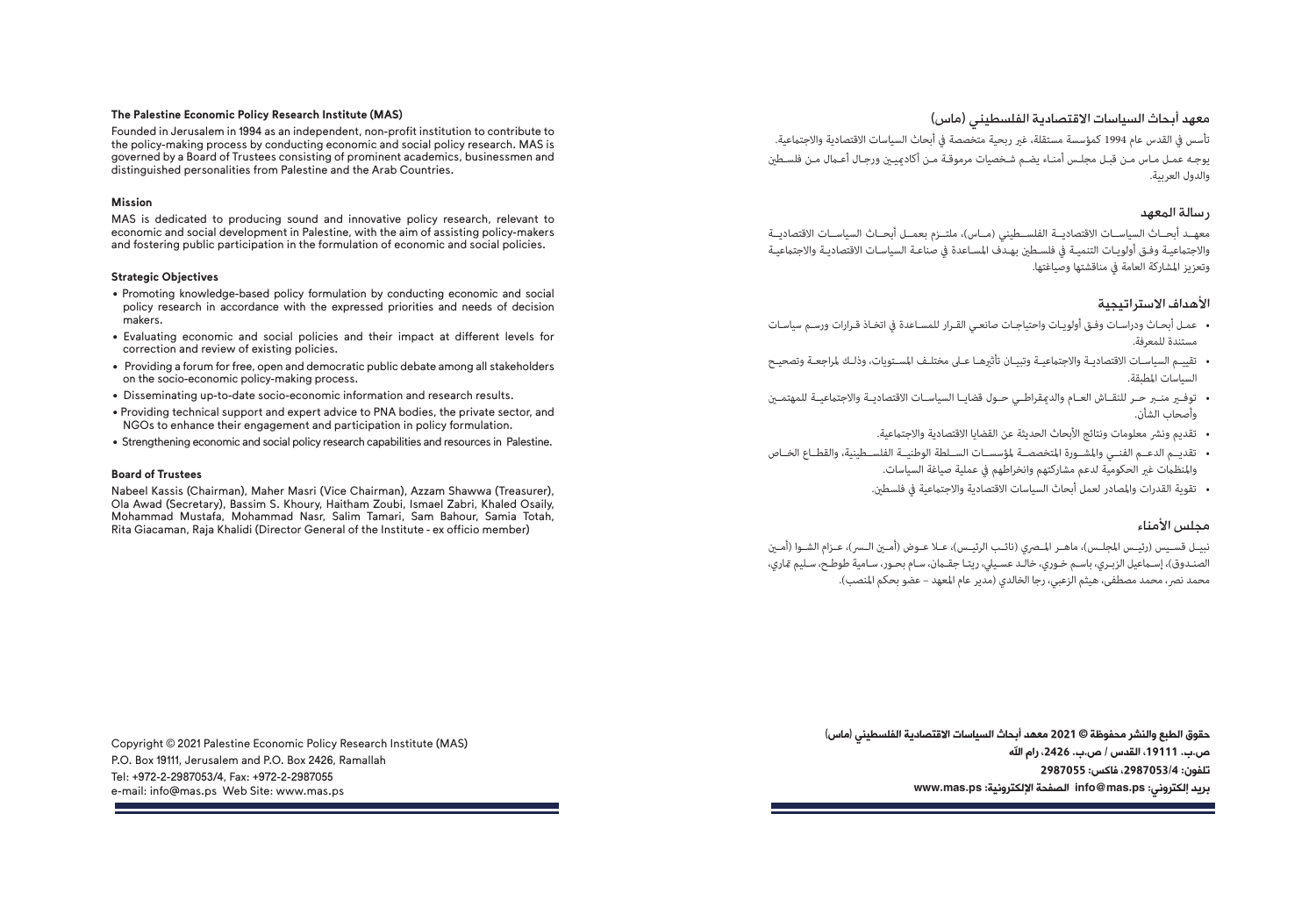Manufacturing Industries that Support Agriculture in Palestine Reality – Obstacles – Challenges

Researchers: Misyef Jamil Ali Jabarin

Field Researcher: Dalia Abu Thaher

This study was funded by The Arab Fund for Economic and Social Development



Palestine Economic Policy Research Institute (MAS) Jerusalem and Ramallah 2021 ISBN 978-9950-417-04-2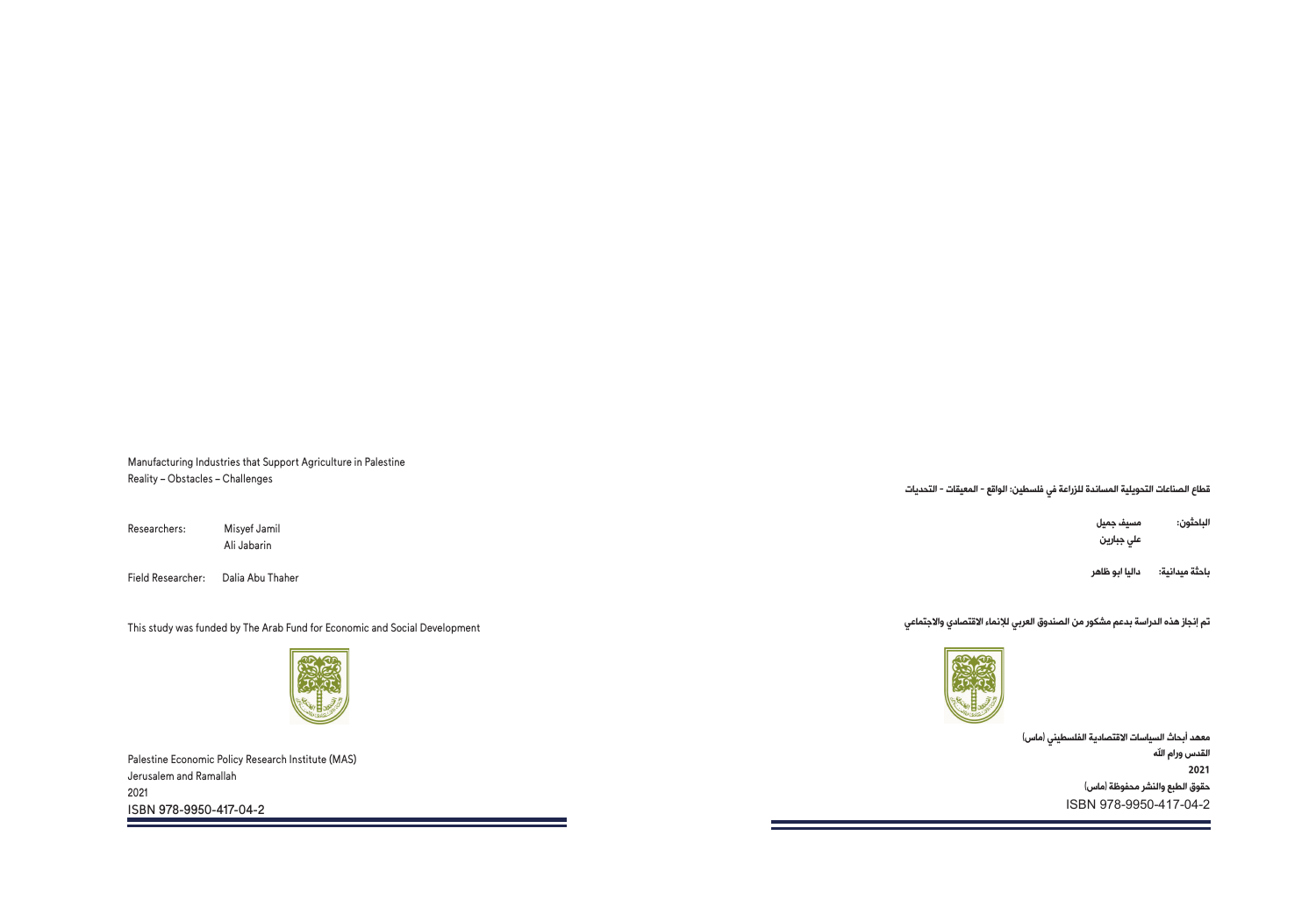### **Foreword**

Industrial sectoral studies have become a core topic of focus at MAS during the past four years, and MAS has issued a series of these to serve decision-makers at both the macro and micro levels. These studies were implemented vertically, not horizontally, resulting in a detailed study of each sector. This is the first (sub) sectoral study that has been conducted horizontally, as it covers numerous industrial branches that feed into the Palestinian agricultural sector (both plant cultivation and livestock). It is also the first study of its kind, in terms of learning more about industries that support the agricultural sector, a topic that is not covered by any existing Palestinian literature on the subject.

The study investigates the characteristics of industrial activities that support the agricultural sector, which is currently considered a weak link in the chain of agricultural production in Palestine. This study acquires additional importance in light of the decline in the agricultural sector's contribution to GDP in recent years, and the accompanying decrease in agricultural production and competitiveness, with negative effects on workers in this sector, and on attempts to break the cycle of dependence on the Israeli economy. In addition to being the first study to address this topic, the sector's positive impact on food security contributes to reducing poverty, by raising the value-added of agricultural production, while increasing employment and completing the missing link in industrialization strategies that support agriculture. This serves the structural transformation of these industries, as well as providing job opportunities by creating new industrial activities in rural areas. The study also serves the implementation of the concept of agricultural clusters. This centers on strengthening the reciprocal and complementary relationship between industry and agriculture, so that each serves the other, mutually strengthening and complementing one another.

From a research point of view, this form of analysis required several steps, exploring the changes that have occurred in industries supporting the agricultural sector in Palestine and analyzing their most prominent economic indicators (such as their contribution to total production, employment, number of establishments, value-added, foreign trade), in addition to changes in their market share over a specific period of time. The study clarifies the most important challenges and problems affecting the competitiveness of this sector, and its share in local and foreign markets. It also identifies the most prominent strengths and weaknesses at operating facilities, and finally identifies the opportunities that are available to this sector, in terms of enhancing its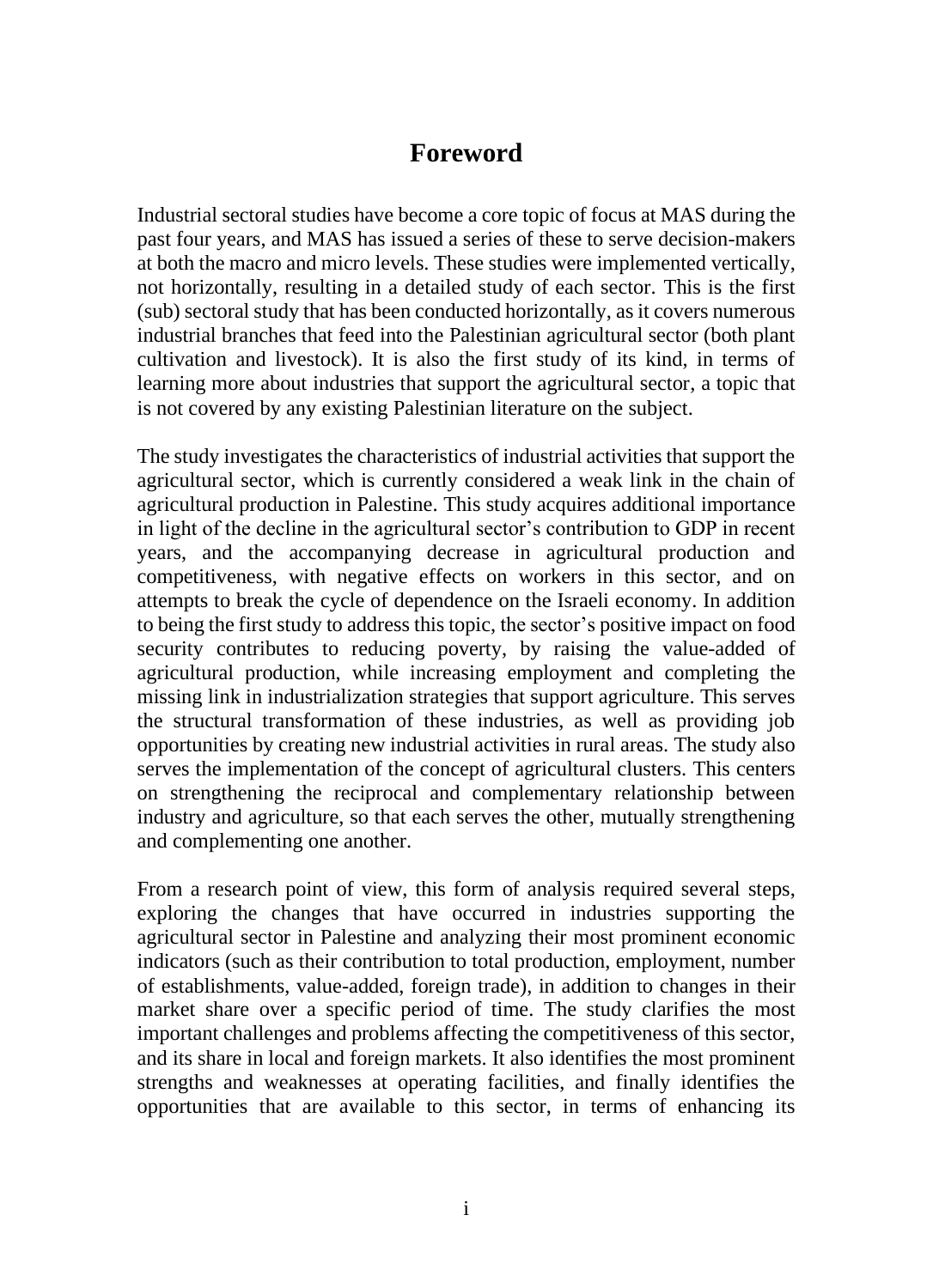production capacity, and driving it towards the development of the Palestinian agricultural sector.

Despite problems with the availability of data and difficulties in obtaining micro-level information on industrial establishments, this study reached a set of important findings and recommendations that must be taken into serious consideration. The most prominent of these findings is the decline in the contribution of the agricultural sector, attributable to: competition by imported goods; the reluctance of investors and agricultural workers to engage in this sector; the occupation's policies that control land and water and their monopoly on some strategic commodities; their control over sources of raw materials for some industries; the high prices of production inputs; and the weakness of Palestinian investment in industries supporting the agricultural sector. This has resulted in the importing of Israeli products by third parties, such that the market share of Palestinian industries reached only 40%. At the same time, most of these industries operate significantly below their full production capacity.

Despite these results, the study shows that there exist opportunities that can be exploited, especially in the areas of animal feeds, irrigation pipes, water networks and packaging. However, these opportunities need policy interventions, the most important of which are the adoption of an effective industrial policy and the expansion of investment incentives for these industries. The study proposes infant industry policies for a list of 77 commodities identified by the study, as these commodities can be produced in Palestine if protectionist interventions and policies are adopted.

MAS would like to thank the research team, led by researcher Mr. Misyef Jamil and Assistant Researcher Ali Jabareen, who managed fieldwork for this unique research effort. MAS also extends its gratitude to all the specialists and experts who participated in focus groups, and whose interventions contributed to the findings of this study. Finally, MAS thanks the Arab Fund for Economic and Social Development for its continuous support. The Fund sponsorship of this study for the benefit of decision-makers, is in line with its continuous support of MAS's core research programme.

> Raja Khalidi Director General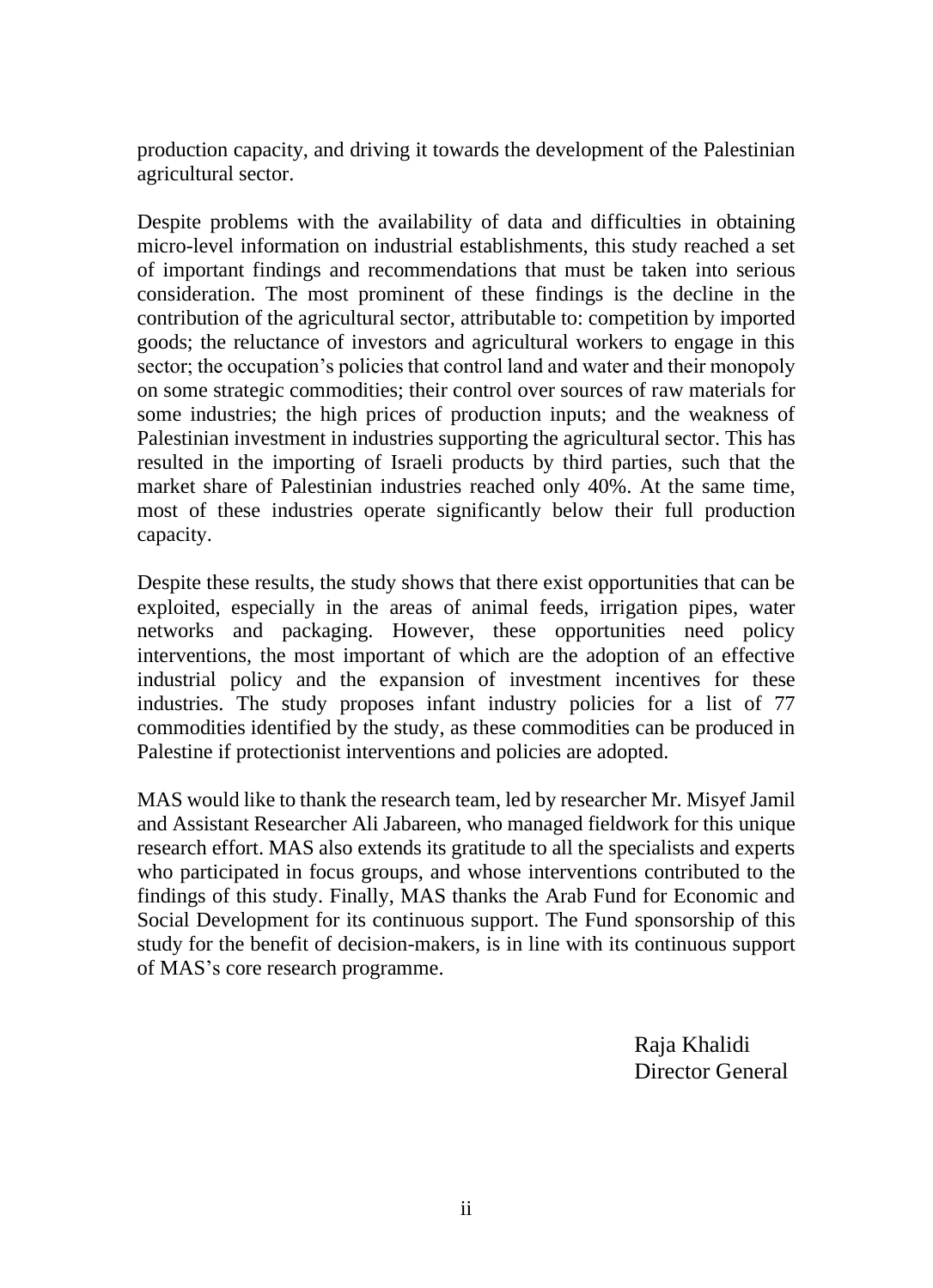## **Executive Summary**

This study examines aspects of industries that support the agricultural sector in the Palestinian economy, aiming to restore the productive and operational capabilities of the agricultural sector, while also working to expand these. The study identifies plausible opportunities and current capabilities, as well as methods for strengthening industries that support the agricultural sector and provide inputs to its performance, with the hope of realizing economic development.

The agricultural sector consists of production activities in both plant cultivation and animal breeding. Plant production includes numerous kinds of tree crops, as well as field crops, fodder, vegetables, and ornamental (non-edible) plants, both irrigated and rain-fed. As for animal breeding, this consists of rearing animals for slaughter, breeding and hunting activities, honey production, and rearing domestic animals such as birds, rabbits and others. These descriptive classifications are based on types of consumption or production. All industries and inputs that feed this sector fall within the framework of industries that support the agricultural sector, according to the concept as proposed in this study. The industrial sector intersects with the production process of the agricultural sector, in terms of manufacturing the production inputs that this sector needs. This includes irrigation pipes, fodder, pesticides, fertilizers, packaging etc. Conversely, agricultural products are used as raw materials in many food-processing industries, such as those producing tomato paste, pickles, juices, dairy products, and other processed foods.

This study acquires additional significance in light of the decline in the agricultural sector's contribution to GDP over time, and the accompanying decrease in its production and competitiveness. These dynamics have negatively affected employment in this sector, as well as attempts to break with the domination of the Israeli economy. In addition to being the first study of its kind to address this topic, this study makes a positive contribution to the discussion on food security and poverty reduction, by suggesting methods for raising the value-added of agricultural production, and increasing employment, through identifying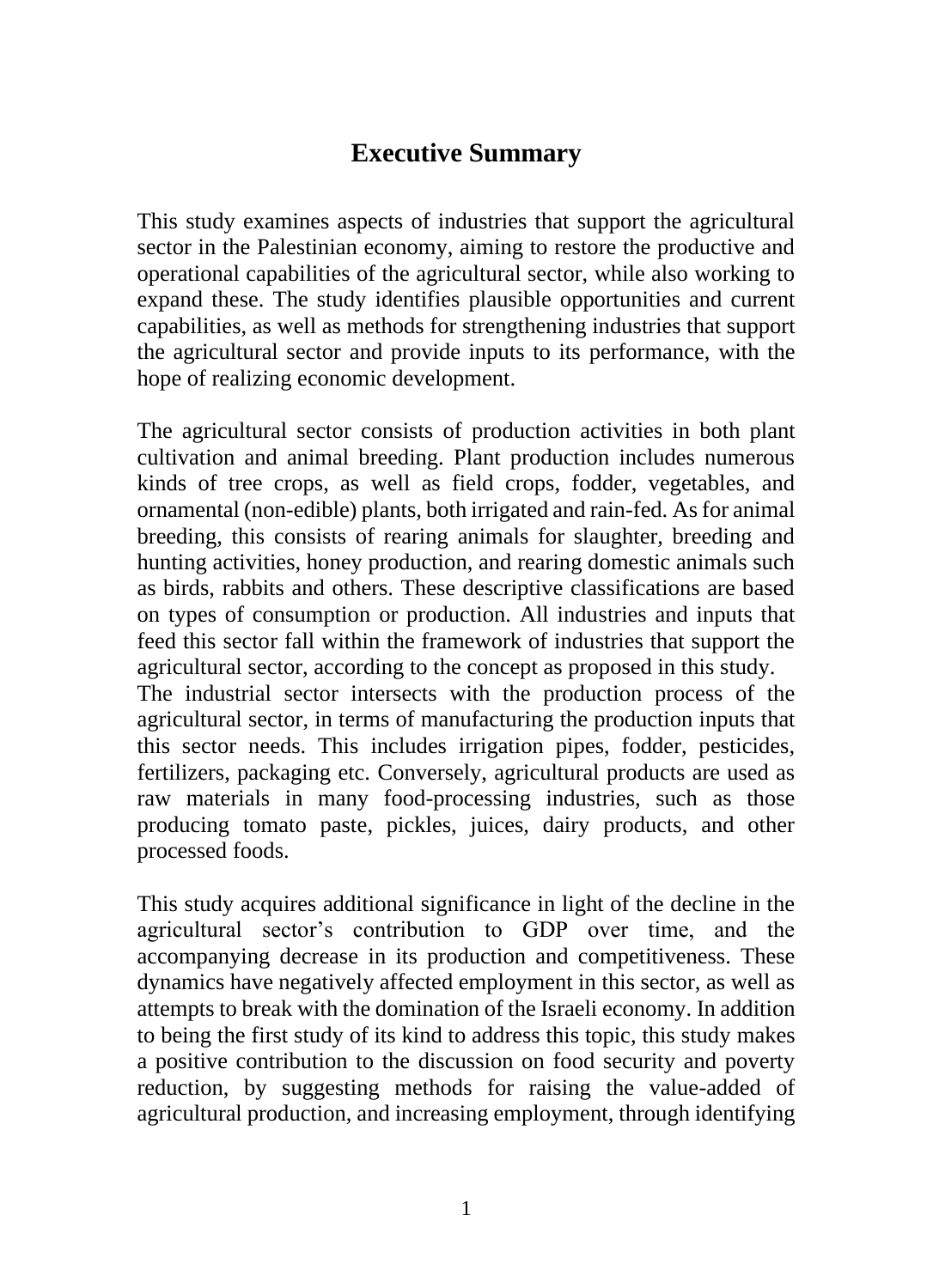the missing links in industrialization strategies that support agriculture. This helps in the structural transformation of industry, as well as creating job opportunities by establishing new industrial activities in rural areas.

The study is divided into five chapters. Chapter 1 introduces the concept and the study's methodology and its determinants, as well as reviewing select literature on international experiences in the field of industries that support agriculture. Chapter 2 presents the most prominent economic indicators for industries that support agriculture, while Chapter 3 focuses on associated foreign trade indicators, in addition to assessing market share and optimal industrial policies. Chapter 4 provides an analysis of data collected from interviews conducted as part of the study, detailing a comprehensive picture of the work environment of industries that support agriculture sector, in terms of production requirements, inputs and production capacity. This Chapter also assesses the impact of the Covid-19 pandemic, as well as providing a SWOT (strengths, weaknesses, opportunities and threats) analysis. Finally, Chapter 5 presents the study's main findings and recommendations.

The study concluded that the decline in the agricultural sector's contribution to GDP to reach levels, totaling only 7% can be attributed to several reasons. The most important of these are competition from imported goods, the reluctance of investors and agricultural workers to engage with this sector, colonial policies that control land and water and monopolize certain strategic goods, and colonial control over the sources of raw materials required by some industries. With regard to industries that support the agricultural sector, these rank in fourth place in terms of their percentage contribution to the value added of the industrial sector. Industries that support the agricultural sector occupy 12.7% of the total labor force in the industrial sector, with 813 industrial establishments (of which 624 are in the West Bank and the remainder in the Gaza Strip). In terms of the contribution of the branches of industries that support agriculture to production, the fodder and plastics' industry constituted together about 85% of the production of industries that support the agricultural sector.

There is a noticeable decline in the contribution of animal feeds' production (by half), largely due to Israel's monopoly, the high cost of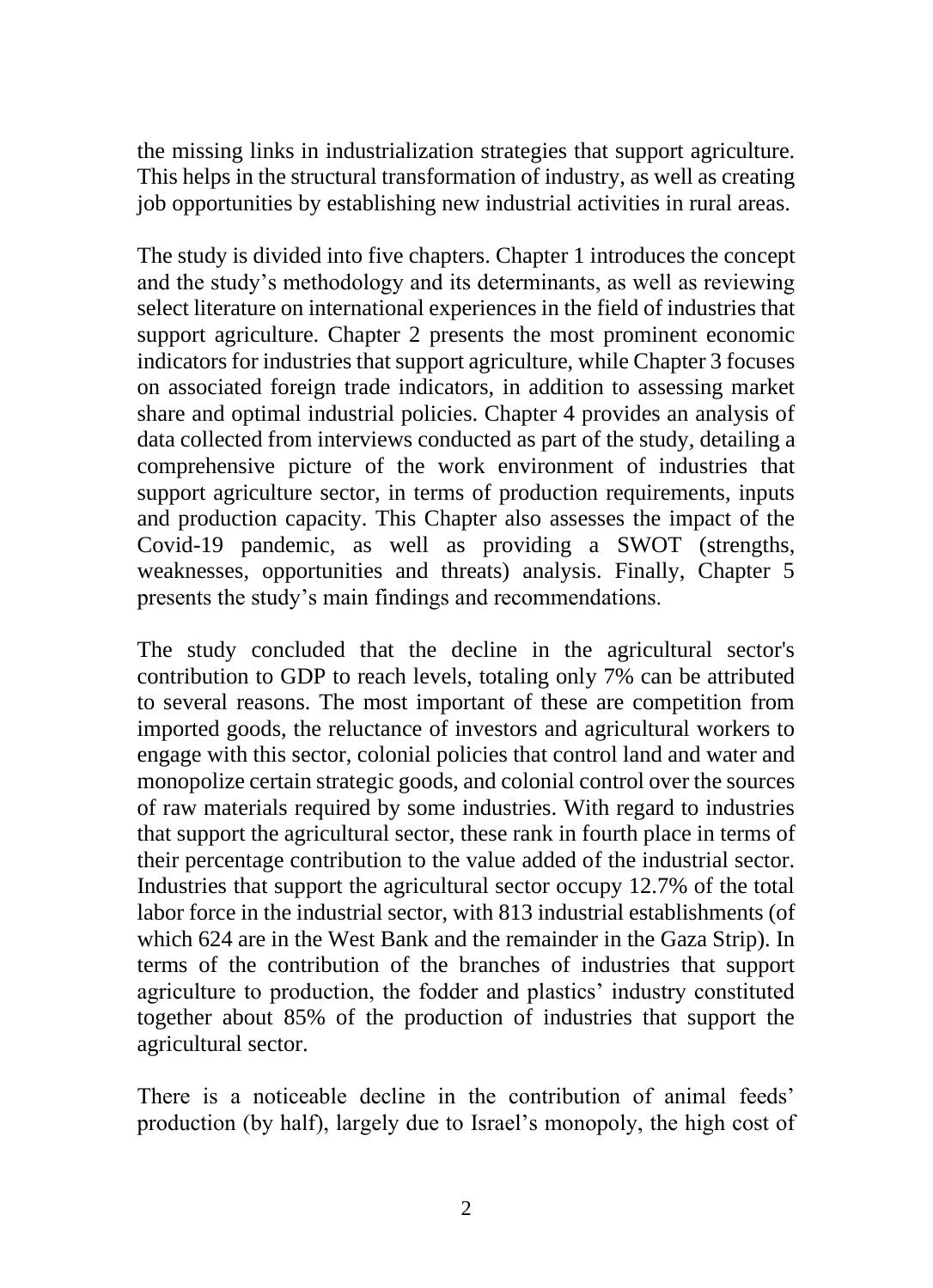production and a lack of investment. Some industries' production levels were close to zero, others only 4%. The primary reasons for this are obstructive Israeli policies and competition from imported goods. With regard to market share, emphasis is placed on the market share of fodder, as it is easy to calculate, given that it does not overlap with other industries. Palestinian production accounted for 40% of the local market, with the remainder imported mainly from Israel. In this context, it is worth noting that Israel has a monopoly on importing this particular commodity. There are also clear weaknesses in the manufacture of medicines, pesticides and fertilizers, as Israel has a monopoly on their production and importation. If these industries are strengthened and work to break Israel's monopoly over them, then this will lead to a qualitative leap in terms of production and employment, as well as providing the requirements of this industrial sector via local Palestinian industries.

The Corona pandemic affected these branches of industry to varying degrees. It can be discerned that the pandemic had a positive impact on nursery industries, as demand for these products increased during the pandemic's period. By contrast, the animal feeds' industry laid-off 30% of its workers. Some other industries switched to partial employment for their workers, with an employment rate of up to 50%. Results clearly evidence the weakness of policies that reinforce industries supporting the agricultural sector.

The study provides a set of recommendations, most notably, the need for government to adopt practical and effective industrial policies, the first of which is the actual implementation of a cluster-based policy, expanding its coverage to relevant manufacturing branches and providing the necessary funds for the roll out of plans and of projects. Government needs to institute a new series of investment incentives, in order to attract investors and direct them to invest in the production of goods mentioned in the study. This can be complemented by a policy of selective protection from some imported goods (in a carefully studied manner), while strengthening controls over the import of products and subjecting these to strict specifications, in order to protect national products and enhance their competitiveness. Additional recommendations include reducing production costs related to the use of